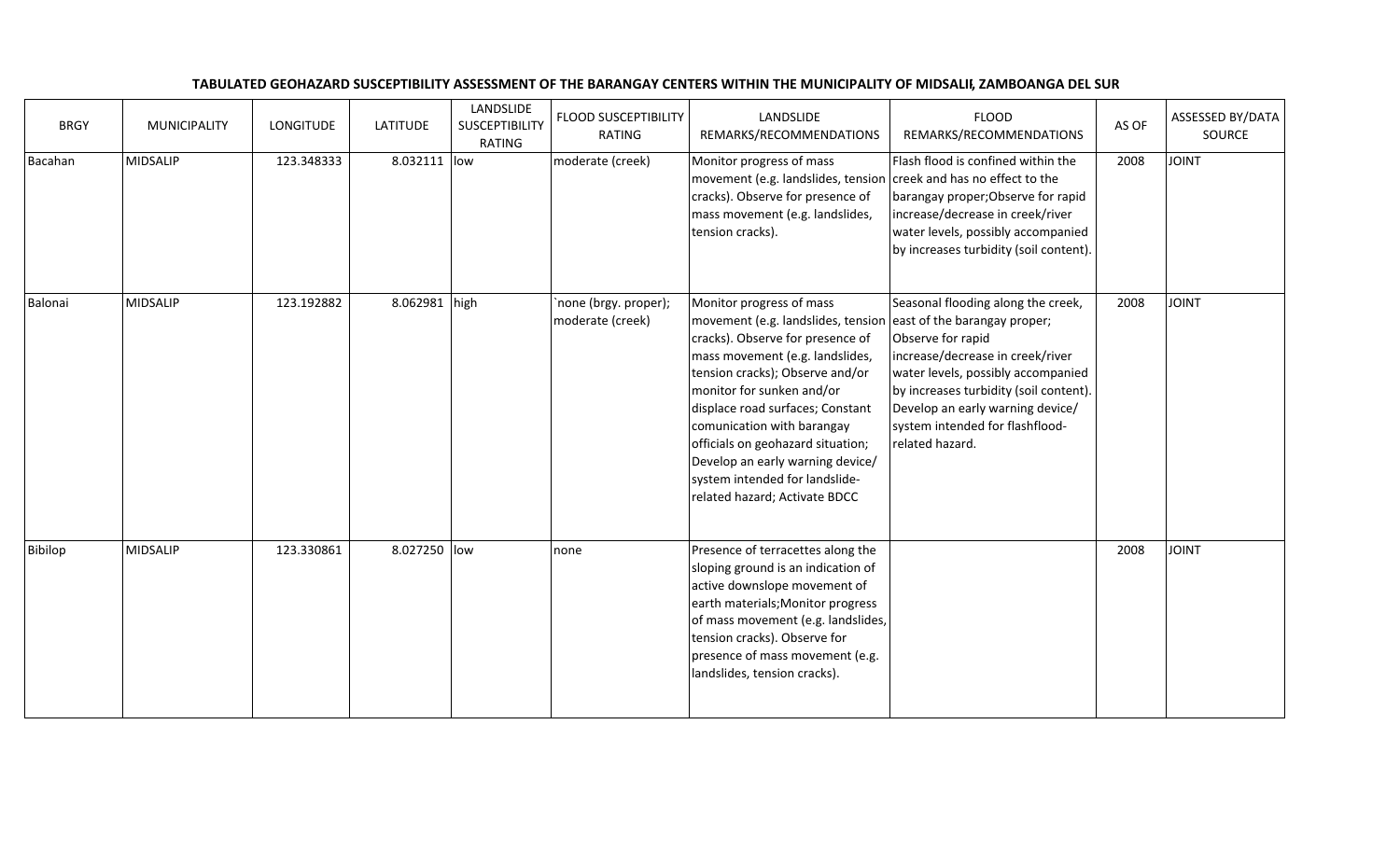| Buloron       | MIDSALIP        | 123.352889 | 8.010917 none |                                                     | moderate to high |                                                                                                                                                                                                                                                | Flash flood along Midsalip River is<br>very common with high turbidity<br>(soil content). Sheet flood is<br>confined within the rice paddies.<br>Identify evacuation site for affected<br>houses along the riverbank.<br>Observe for rapid<br>increase/decrease in creek/river<br>water levels, possibly accompanied<br>by increases turbidity (soil content).<br>River bed should be dredged. The<br>dredge materials should be placed<br>along the river bank to serve as<br>natural levee or dike. | 2008 | <b>JOINT</b> |
|---------------|-----------------|------------|---------------|-----------------------------------------------------|------------------|------------------------------------------------------------------------------------------------------------------------------------------------------------------------------------------------------------------------------------------------|-------------------------------------------------------------------------------------------------------------------------------------------------------------------------------------------------------------------------------------------------------------------------------------------------------------------------------------------------------------------------------------------------------------------------------------------------------------------------------------------------------|------|--------------|
| Cabaloran     | <b>MIDSALIP</b> | 123.286111 | 7.987278 high |                                                     | none             | Monitor progress of mass<br>movement (e.g. landslides, tension<br>cracks). Observe for presence of<br>mass movement (e.g. landslides,<br>tension cracks). Develop an early<br>warning device/ system intended<br>for landslide-related hazard. |                                                                                                                                                                                                                                                                                                                                                                                                                                                                                                       | 2008 | <b>JOINT</b> |
| Canipay Norte | <b>MIDSALIP</b> | 123.298889 | 8.053306 none |                                                     | none             |                                                                                                                                                                                                                                                |                                                                                                                                                                                                                                                                                                                                                                                                                                                                                                       | 2008 | <b>JOINT</b> |
| Canipay Sur   | MIDSALIP        | 123.293222 |               | 8.038667 Low in Brgy.<br>Proper; High in<br>Purok 4 | none             | Monitor progress of mass<br>movement (e.g. landslides, tension<br>cracks). Observe for presence of<br>mass movement (e.g. landslides,<br>tension cracks). Develop an early<br>warning device/ system intended<br>for landslide-related hazard. |                                                                                                                                                                                                                                                                                                                                                                                                                                                                                                       | 2008 | <b>JOINT</b> |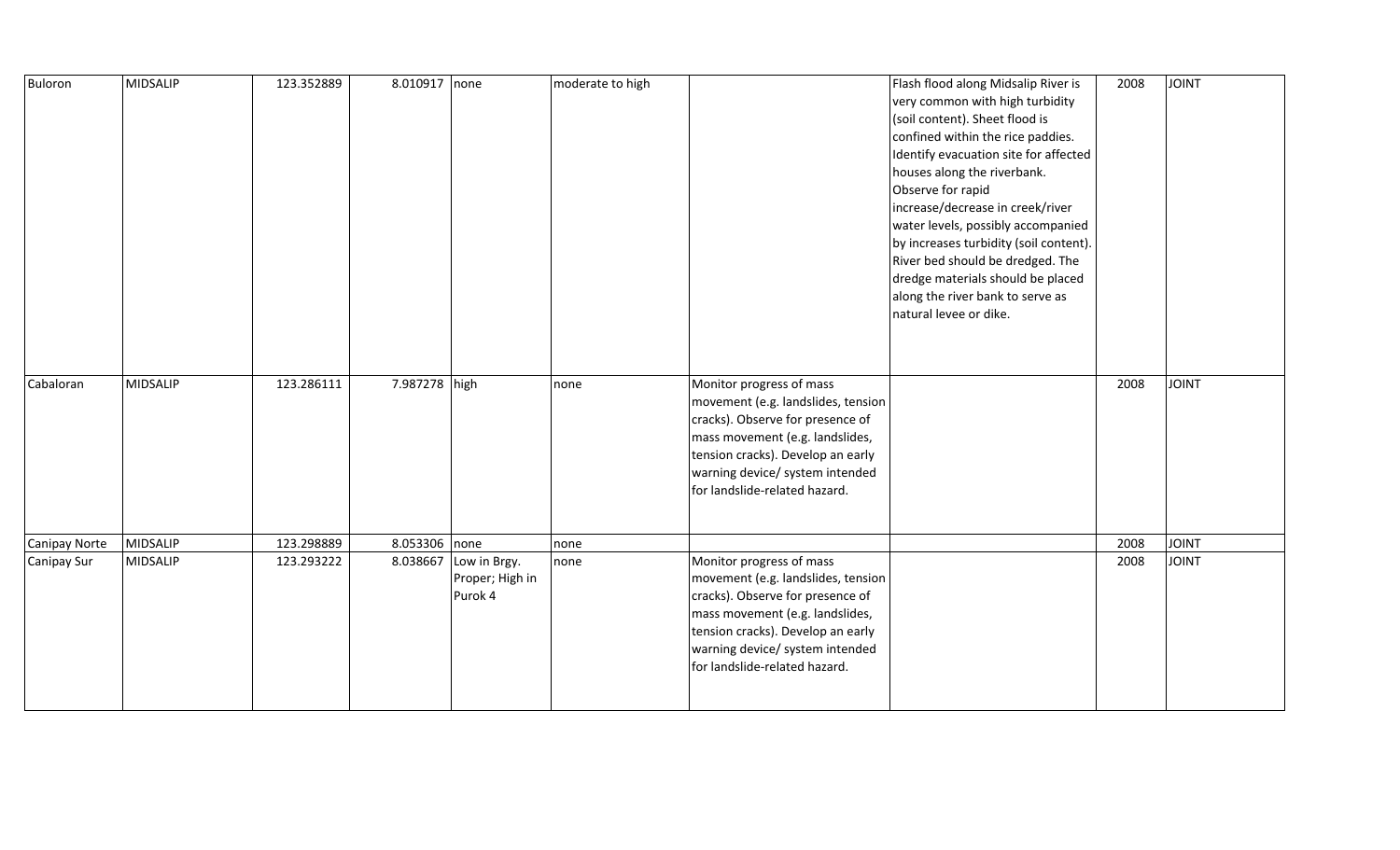| Cumaron   | MIDSALIP        | 123.311083 |               | 8.014250 Moderate in<br>Brgy. Proper;<br>High in Puroks 5<br>and 7 | low to moderate  | Monitor progress of mass<br>cracks). Observe for presence of<br>mass movement (e.g. landslides,<br>tension cracks). Develop an early<br>warning device/ system intended<br>for landslide-related hazard.                                                                                                                                                                                                                                         | Seasonal flooding along the<br>movement (e.g. landslides, tension   Disolom River affects the low-lying<br>areas in Purok 4; Observe for rapid<br>increase/decrease in creek/river<br>water levels, possibly accompanied<br>by increases turbidity (soil content).<br>Develop an early warning device/<br>system intended for flashflood-<br>related hazard.                                  | 2008 | JOINT        |
|-----------|-----------------|------------|---------------|--------------------------------------------------------------------|------------------|--------------------------------------------------------------------------------------------------------------------------------------------------------------------------------------------------------------------------------------------------------------------------------------------------------------------------------------------------------------------------------------------------------------------------------------------------|-----------------------------------------------------------------------------------------------------------------------------------------------------------------------------------------------------------------------------------------------------------------------------------------------------------------------------------------------------------------------------------------------|------|--------------|
| Dakayakan | MIDSALIP        | 123.200913 | 8.042048 high |                                                                    | moderate to high | Monitor progress of mass<br>movement (e.g. landslides, tension Dakayakan Creek, east of the<br>cracks). Observe for presence of<br>mass movement (e.g. landslides,<br>tension cracks); Observe and/or<br>monitor for sunken and/or<br>displace road surfaces; Constant<br>comunication with barangay<br>officials on geohazard situation;<br>Develop an early warning device/<br>system intended for landslide-<br>related hazard; Activate BDCC | Seasonal flooding along the<br>barangay proper; Observe for rapid<br>increase/decrease in creek/river<br>water levels, possibly accompanied<br>by increases turbidity (soil content).<br>Develop an early warning device/<br>system intended for flashflood-<br>related hazard.                                                                                                               | 2008 | <b>JOINT</b> |
| Duelic    | <b>MIDSALIP</b> | 123.233583 | 8.020167 high |                                                                    | high             | Monitor progress of mass<br>movement (e.g. landslides, tension<br>cracks). Observe for presence of<br>mass movement (e.g. landslides,<br>tension cracks); Observe and/or<br>monitor for sunken and/or<br>displace road surfaces; Constant<br>comunication with barangay<br>officials on geohazard situation;<br>Develop an early warning device/<br>system intended for landslide-<br>related hazard; Activate BDCC                              | Brgy. Proper and Puroks 1 and 3 are<br>seasonally inundated with flood<br>waters of more than 1 meter high;<br>Identify evacuation and/or<br>relocation site; Observe for rapid<br>increase/decrease in creek/river<br>water levels, possibly accompanied<br>by increases turbidity (soil content).<br>Develop an early warning device/<br>system intended for flashflood-<br>related hazard. | 2008 | <b>JOINT</b> |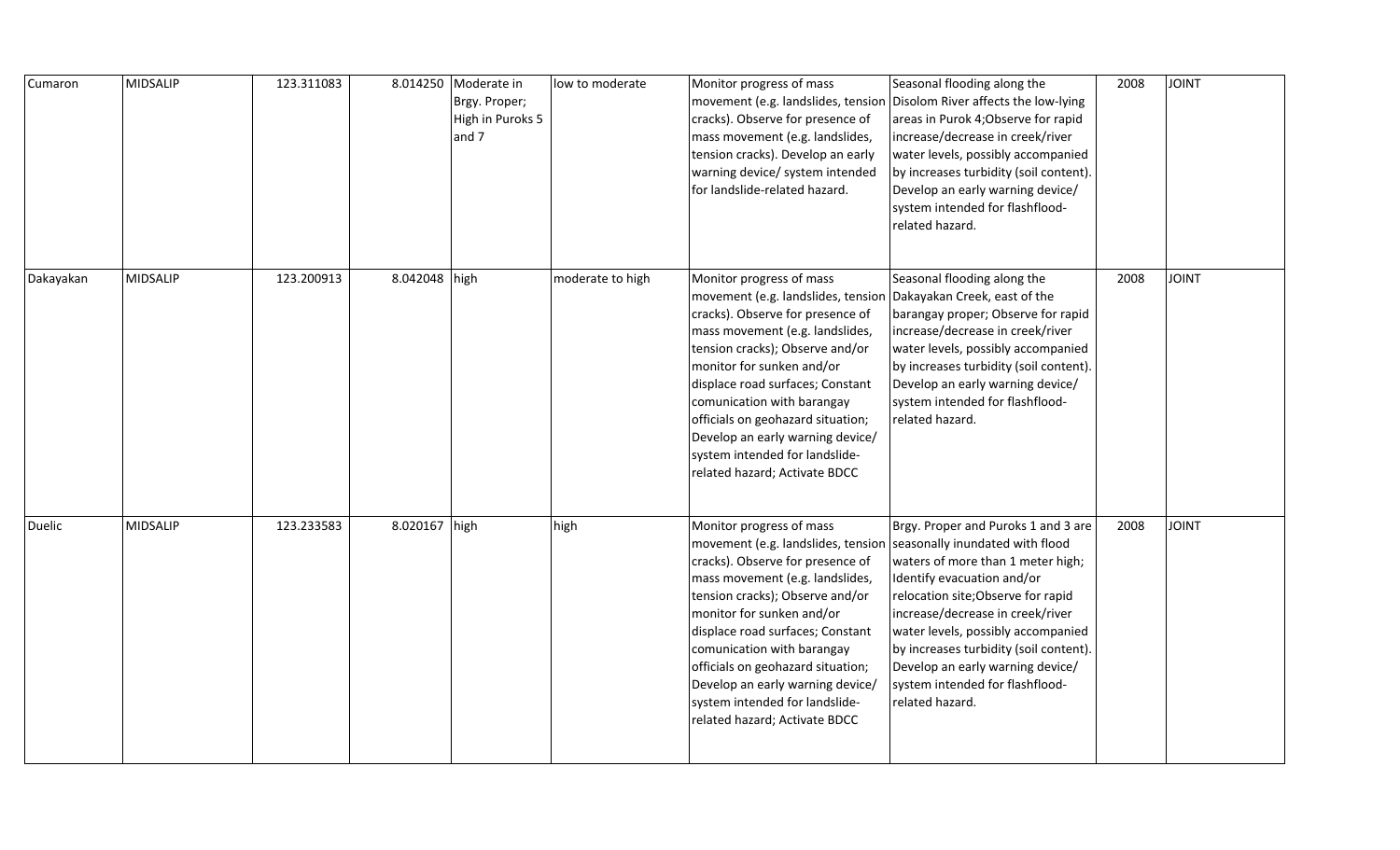| Dumalinao | <b>MIDSALIP</b> | 123.364722 |               | 8.020583 None (brgy.<br>center); High<br>along the<br>steeply sloping<br>road cut going to<br>the barangay<br>proper | moderate | Presence of boulder size andesite<br>rocks embedded on a loosely<br>compacted soil is an indication of<br>accumulated landslide materials;<br>Monitor progress of mass<br>movement (e.g. landslides, tension increase/decrease in creek/river<br>cracks). Observe for presence of<br>mass movement (e.g. landslides,<br>tension cracks). Develop an early<br>warning device/ system intended<br>for landslide-related hazard.                                                                                                                                                                                                                                                                                                           | Flash flood is common with<br>moderate turbidity (soil content).<br>Sheet flood occurs seasonally, with<br>depths of 0.5 to 1 m, affecting<br>mainly rice fields. Observe for rapid<br>water levels, possibly accompanied<br>by increases turbidity (soil content).<br>Develop an early warning device/<br>system intended for flashflood-<br>related hazard. | 2008 | <b>TVIOL</b> |
|-----------|-----------------|------------|---------------|----------------------------------------------------------------------------------------------------------------------|----------|-----------------------------------------------------------------------------------------------------------------------------------------------------------------------------------------------------------------------------------------------------------------------------------------------------------------------------------------------------------------------------------------------------------------------------------------------------------------------------------------------------------------------------------------------------------------------------------------------------------------------------------------------------------------------------------------------------------------------------------------|---------------------------------------------------------------------------------------------------------------------------------------------------------------------------------------------------------------------------------------------------------------------------------------------------------------------------------------------------------------|------|--------------|
| Ecuan     | MIDSALIP        | 123.282833 | 8.078750 high |                                                                                                                      | none     | Monitor progress of mass<br>movement (e.g. landslides, tension<br>cracks). Observe for presence of<br>mass movement (e.g. landslides,<br>tension cracks). Develop an early<br>warning device/ system intended<br>for landslide-related hazard.<br>Identify evacuation site. Identify<br>relocation site for residents of<br>barangay center/proper. Constant<br>communication and updates with<br>Brgy. Officials/BDCC and the<br>community on the Geohazard<br>situation. Prepare and implement<br>landslide mitigating measures.<br>Conduct IEC on the community<br>and inform the high susceptibility<br>of the area for mass<br>movement(slumping). Activate<br>BDCC and be the frontrunner in<br>addressing the landslide problem. |                                                                                                                                                                                                                                                                                                                                                               | 2008 | <b>JOINT</b> |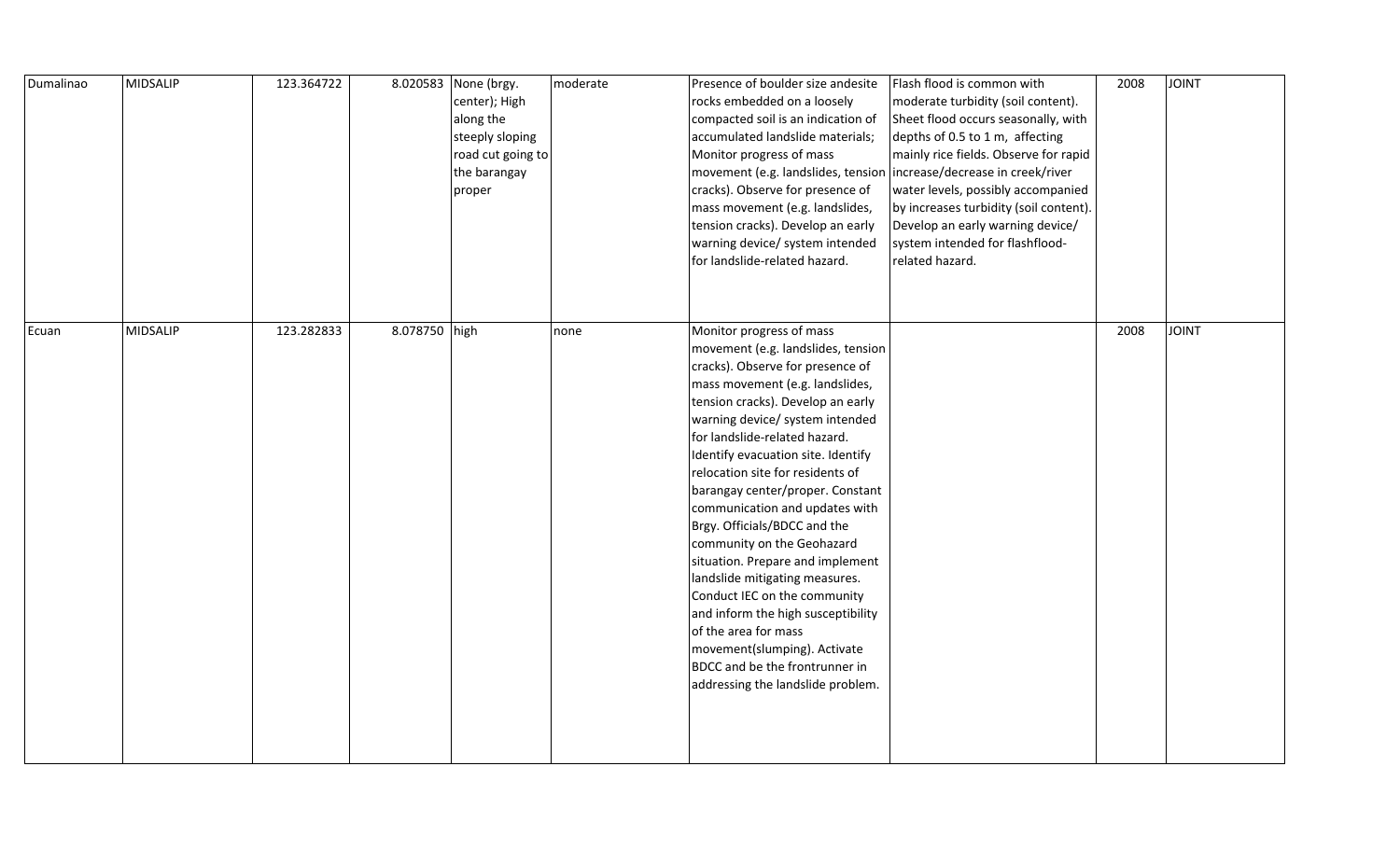| Golictop  | <b>MIDSALIP</b> | 123.272806 | 8.070861 low  |                      | none | Observe for presence of mass        | 2008 | <b>TINIOL</b> |
|-----------|-----------------|------------|---------------|----------------------|------|-------------------------------------|------|---------------|
|           |                 |            |               |                      |      | movement (e.g. landslides, tension  |      |               |
|           |                 |            |               |                      |      | cracks                              |      |               |
| Guinabot  | <b>MIDSALIP</b> | 123.292500 |               | 8.021694 Moderate in | low  | Monitor progress of mass            | 2008 | <b>JOINT</b>  |
|           |                 |            |               | Brgy. Proper;        |      | movement (e.g. landslides, tension  |      |               |
|           |                 |            |               | High in Puroks       |      | cracks). Observe for presence of    |      |               |
|           |                 |            |               | 1, 2, 3, 4           |      | mass movement (e.g. landslides,     |      |               |
|           |                 |            |               |                      |      | tension cracks). Develop an early   |      |               |
|           |                 |            |               |                      |      | warning device/ system intended     |      |               |
|           |                 |            |               |                      |      | for landslide-related hazard.       |      |               |
|           |                 |            |               |                      |      |                                     |      |               |
|           |                 |            |               |                      |      |                                     |      |               |
| Guitalos  | <b>MIDSALIP</b> | 123.247306 |               | 8.058000 moderate    | none | Active and inactive landslides were | 2008 | <b>JOINT</b>  |
|           |                 |            |               |                      |      | observed along road-cuts and do     |      |               |
|           |                 |            |               |                      |      | not directly affect the community,  |      |               |
|           |                 |            |               |                      |      | Monitor progress of mass            |      |               |
|           |                 |            |               |                      |      | movement (e.g. landslides, tension  |      |               |
|           |                 |            |               |                      |      | cracks). Observe for presence of    |      |               |
|           |                 |            |               |                      |      | mass movement (e.g. landslides,     |      |               |
|           |                 |            |               |                      |      | tension cracks).                    |      |               |
|           |                 |            |               |                      |      |                                     |      |               |
| Guma      | <b>MIDSALIP</b> | 123.323806 | 8.029194 none |                      | none |                                     | 2008 | <b>TVIOL</b>  |
| Kahayagan | <b>MIDSALIP</b> | 123.306556 | 8.086750 low  |                      | none | Observe for presence of mass        | 2008 | <b>TINIOL</b> |
|           |                 |            |               |                      |      | movement (e.g. landslides, tension  |      |               |
|           |                 |            |               |                      |      | cracks; monitor progress of mass    |      |               |
|           |                 |            |               |                      |      | movements (soil creep)              |      |               |
|           |                 |            |               |                      |      |                                     |      |               |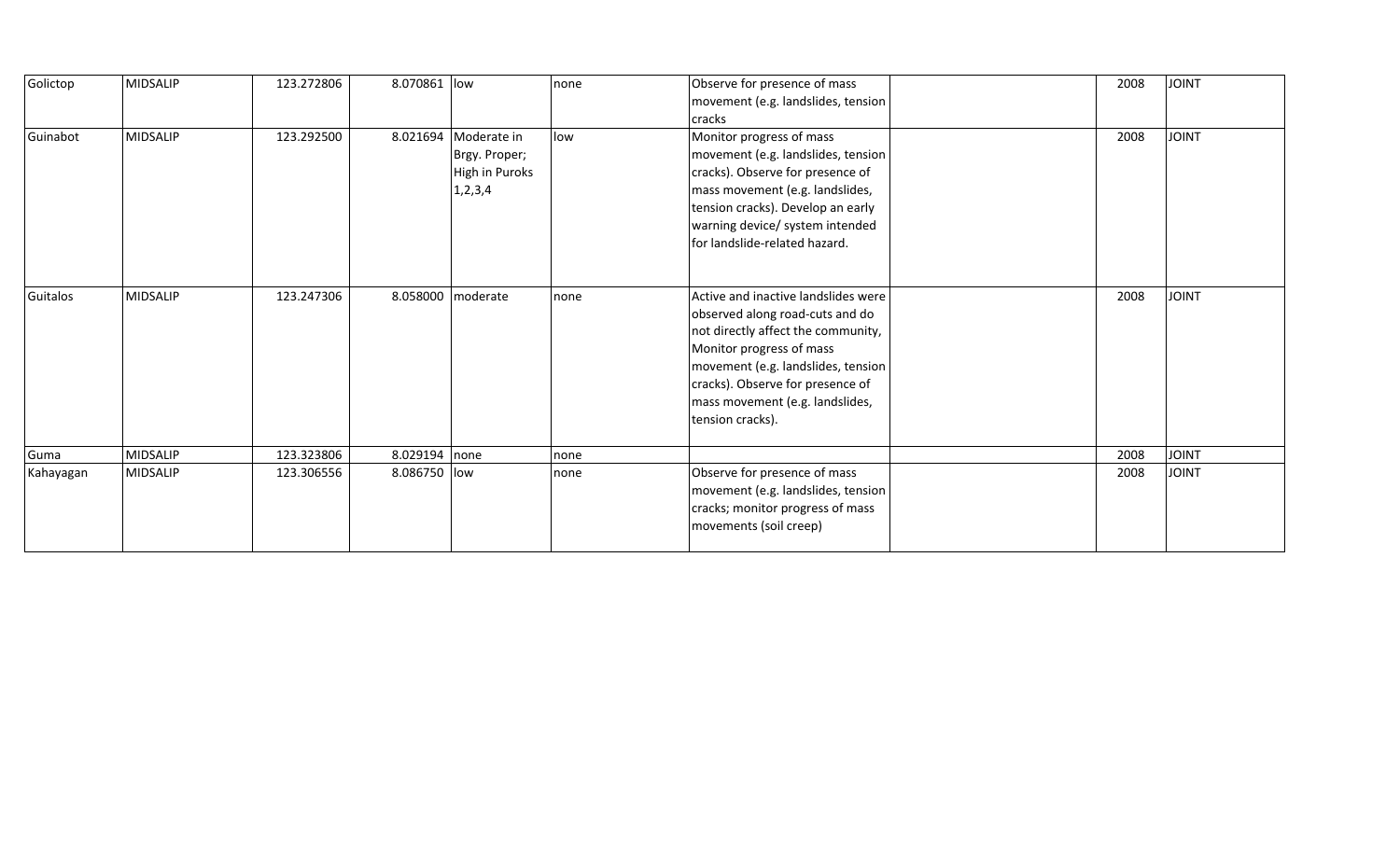| Licuro-an | <b>MIDSALIP</b> | 123.187956 | 8.087780 high |                                                                                                         | low to moderate | Monitor progress of mass<br>movement (e.g. landslides, tension<br>cracks). Observe for presence of<br>mass movement (e.g. landslides,<br>tension cracks); Observe and/or<br>monitor for sunken and/or<br>displace road surfaces; Constant<br>comunication with barangay<br>officials on geohazard situation;<br>Develop an early warning device/<br>system intended for landslide-<br>related hazard; Activate BDCC | Flashflood within creeks/gullies;<br>Observe for rapid<br>increase/decrease in creek/river<br>water levels, possibly accompanied<br>by increases turbidity (soil content).                                                                                                                                                                                                                                                                                                                                                    | 2008 | <b>JOINT</b> |
|-----------|-----------------|------------|---------------|---------------------------------------------------------------------------------------------------------|-----------------|---------------------------------------------------------------------------------------------------------------------------------------------------------------------------------------------------------------------------------------------------------------------------------------------------------------------------------------------------------------------------------------------------------------------|-------------------------------------------------------------------------------------------------------------------------------------------------------------------------------------------------------------------------------------------------------------------------------------------------------------------------------------------------------------------------------------------------------------------------------------------------------------------------------------------------------------------------------|------|--------------|
| Lumpinid  | <b>MIDSALIP</b> | 123.346611 | 7.994778      | None (Brgy.<br>center); High in<br>Purok 6 & 7 and<br>along the road<br>cut going to<br>Buloron proper. | moderate        | Presence of boulder size andesite<br>rocks embedded on a loosely<br>compacted soil is an indication of<br>accumulated landslide materials;<br>Monitor progress of mass<br>movement (e.g. landslides, tension system intended for flashflood-<br>cracks). Observe for presence of<br>mass movement (e.g. landslides,<br>tension cracks).                                                                             | Flash flood is very common with<br>high turbidity (soil content). Sheet<br>flooding with depth of 0.5-1 meter<br>occurs, affecting mainly rice fields.<br>Develop an early warning device/<br>related hazard. Observe for rapid<br>increase/decrease in creek/river<br>water levels, possibly accompanied<br>by increases turbidity (soil content).<br>Evacuate settlers along the<br>riverbank of Lumponid River to a<br>safer ground during intense rainfall.<br>Activate Barangay Disaster<br>Coordinating Council (BDCC). | 2008 | <b>JOINT</b> |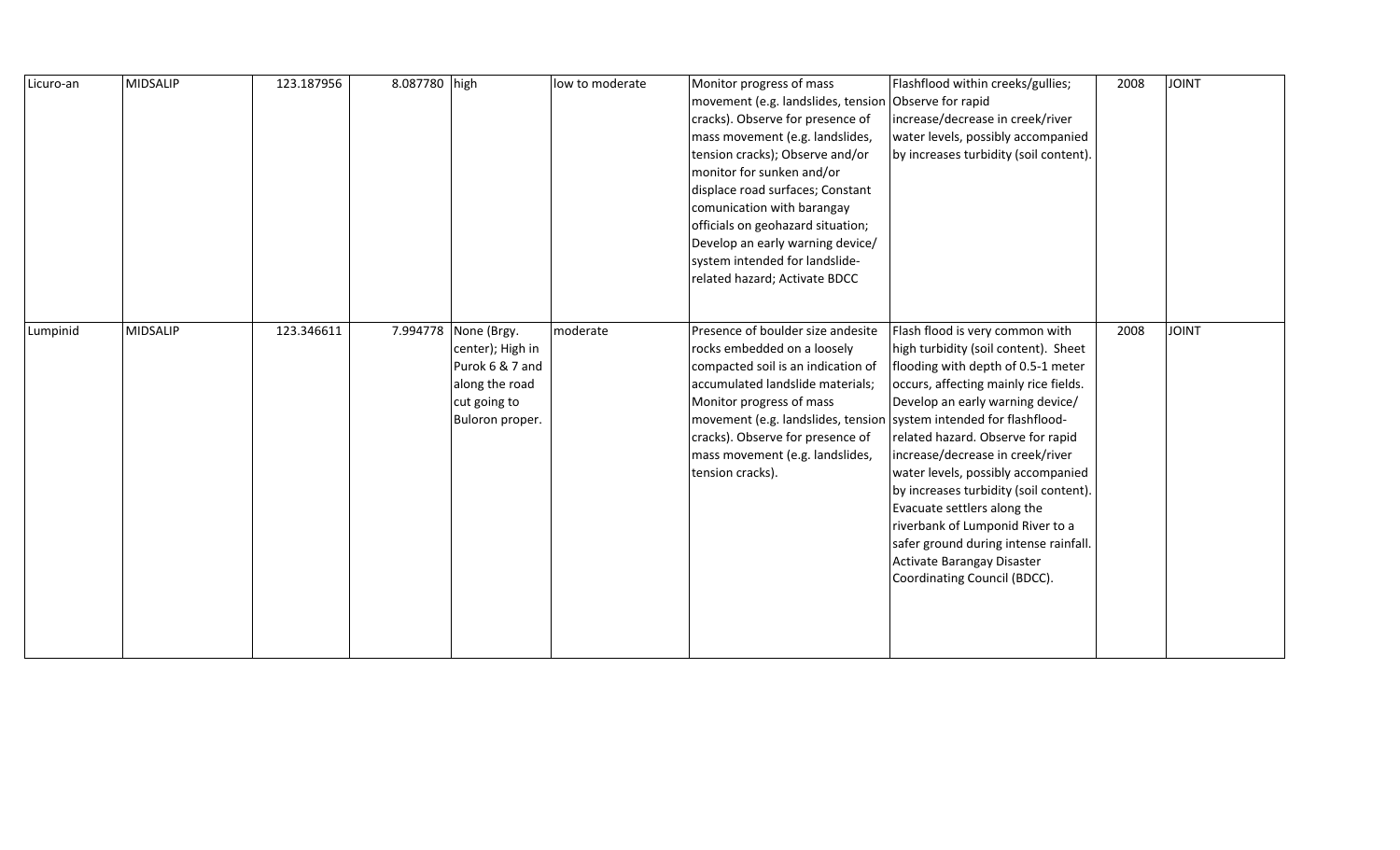| Matalang          | MIDSALIP        | 123.248833 | 8.035000     | moderate | moderate         | Active and inactive landslides were Sheet flooding rarely occurs.<br>observed along road-cuts and do<br>not directly affect the community,<br>Monitor progress of mass<br>cracks). Observe for presence of<br>mass movement (e.g. landslides,<br>tension cracks). Develop an early<br>warning device/ system intended<br>for landslide-related hazard. | However, in 1996, Matalang and<br>Matic Rivers overflowed their banks<br>and flooded the Brgy. Proper<br>movement (e.g. landslides, tension (verbal communication with bgry.<br>Officials). | 2008 | <b>JOINT</b>  |
|-------------------|-----------------|------------|--------------|----------|------------------|--------------------------------------------------------------------------------------------------------------------------------------------------------------------------------------------------------------------------------------------------------------------------------------------------------------------------------------------------------|---------------------------------------------------------------------------------------------------------------------------------------------------------------------------------------------|------|---------------|
| New Katipunan     | <b>MIDSALIP</b> | 123.252194 | 8.082944     | low      | none             | Observe for presence of mass<br>movement (e.g. landslides, tension<br>cracks                                                                                                                                                                                                                                                                           |                                                                                                                                                                                             | 2008 | <b>TINIOL</b> |
| <b>New Unidos</b> | <b>MIDSALIP</b> | 123.300472 | 8.069722     | moderate | none             | Monitor progress of mass<br>movement (e.g. landslides, tension<br>cracks). Observe for presence of<br>mass movement (e.g. landslides,<br>tension cracks). Develop an early<br>warning device/ system intended<br>for landslide-related hazard.                                                                                                         |                                                                                                                                                                                             | 2008 | <b>JOINT</b>  |
| Palili            | <b>MIDSALIP</b> | 123.316472 | 8.071778 low |          | moderate to high | Observe for presence of mass<br>movement (e.g. landslides, tension depth greater than 0.5 m. Flood<br>cracks; refrain from building<br>houses near the slopes of Mt.<br>Palili.                                                                                                                                                                        | Seasonally flooded, with flood<br>water confined along stream<br>channel and never reaches the<br>barangay proper. Flash flood is<br>common with low turbidity (soil<br>content).           | 2008 | <b>TINIOL</b> |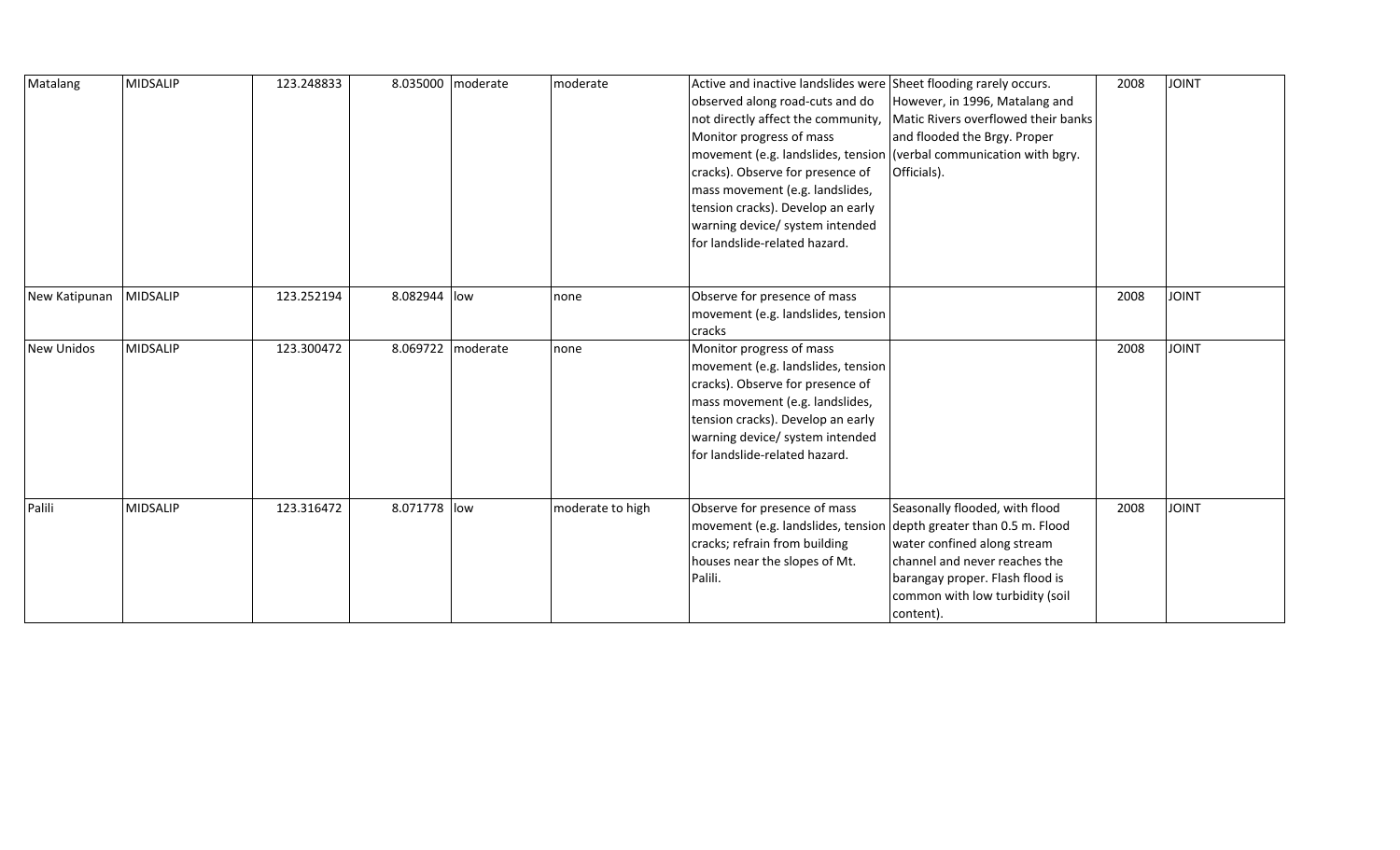| Pawan | <b>MIDSALIP</b> | 123.191608 | 8.070513 high | moderate to high | Monitor progress of mass<br>movement (e.g. landslides, tension<br>cracks). Observe for presence of<br>mass movement (e.g. landslides,<br>tension cracks); Observe and/or<br>monitor for sunken and/or<br>displace road surfaces; Constant<br>comunication with barangay<br>officials on geohazard situation;<br>Develop an early warning device/<br>system intended for landslide-<br>related hazard; Activate BDCC | Flashflood within creeks/gullies;<br>Observe for rapid<br>increase/decrease in creek/river<br>water levels, possibly accompanied<br>by increases turbidity (soil content). | 2008 | <b>JOINT</b> |
|-------|-----------------|------------|---------------|------------------|---------------------------------------------------------------------------------------------------------------------------------------------------------------------------------------------------------------------------------------------------------------------------------------------------------------------------------------------------------------------------------------------------------------------|----------------------------------------------------------------------------------------------------------------------------------------------------------------------------|------|--------------|
| Pili  | <b>MIDSALIP</b> | 123.180287 | 8.077336 high | moderate to high | Monitor progress of mass<br>movement (e.g. landslides, tension<br>cracks). Observe for presence of<br>mass movement (e.g. landslides,<br>tension cracks); Observe and/or<br>monitor for sunken and/or<br>displace road surfaces; Constant<br>comunication with barangay<br>officials on geohazard situation;<br>Develop an early warning device/<br>system intended for landslide-<br>related hazard; Activate BDCC | Flashflood within creeks/gullies;<br>Observe for rapid<br>increase/decrease in creek/river<br>water levels, possibly accompanied<br>by increases turbidity (soil content). | 2008 | <b>JOINT</b> |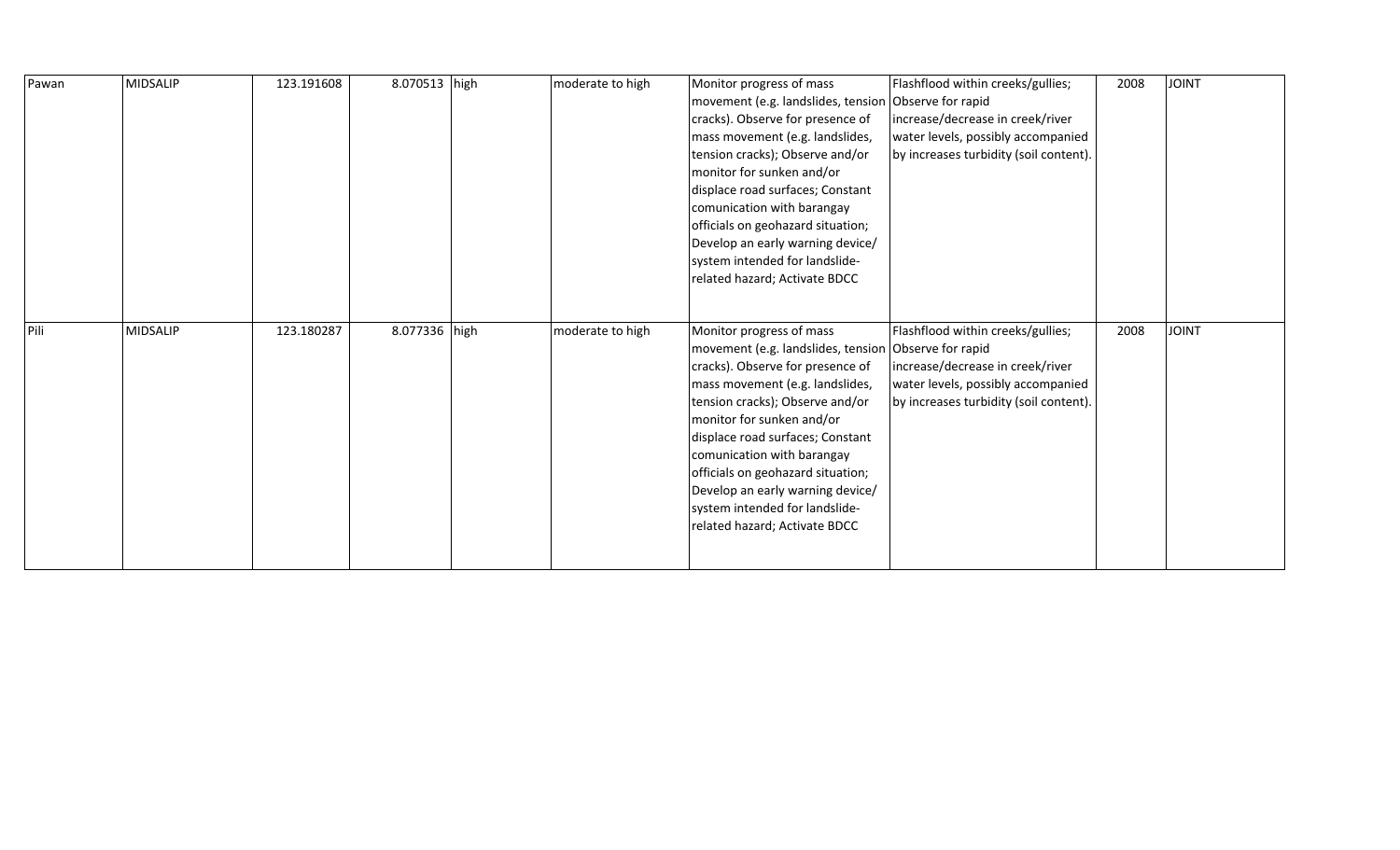| Pisompongan | MIDSALIP        | 123.195333 | 8.050056      | Low at the         | moderate | Barangay proper could act as a site Seasonally flooded, with flood    |                                       | 2008 | JOINT        |
|-------------|-----------------|------------|---------------|--------------------|----------|-----------------------------------------------------------------------|---------------------------------------|------|--------------|
|             |                 |            |               | barangay           |          | for accumulation of landslide                                         | depth usually less than 1 m.          |      |              |
|             |                 |            |               | proper;            |          | materials that could originate from Observe for rapid                 |                                       |      |              |
|             |                 |            |               | Moderate to        |          | slopes bounding the barangay,                                         | increase/decrease in river water      |      |              |
|             |                 |            |               | high for slopes in |          | particularly that on the NE.                                          | levels, possibly accompanied by       |      |              |
|             |                 |            |               | the immediate      |          | Deforestation aggravating the                                         | increased turbidity                   |      |              |
|             |                 |            |               | vicinity of the    |          | problem on slope instability                                          |                                       |      |              |
|             |                 |            |               | barangay proper    |          | affecting several areas between                                       |                                       |      |              |
|             |                 |            |               |                    |          | <b>Barangays Matalang and</b>                                         |                                       |      |              |
|             |                 |            |               |                    |          | Pisompongan. Observe for                                              |                                       |      |              |
|             |                 |            |               |                    |          | presence of mass movement (e.g.                                       |                                       |      |              |
|             |                 |            |               |                    |          | landslides, tension cracks);                                          |                                       |      |              |
|             |                 |            |               |                    |          | Observe for saturated ground or                                       |                                       |      |              |
|             |                 |            |               |                    |          | seeps in areas that are not                                           |                                       |      |              |
|             |                 |            |               |                    |          | typically wet.                                                        |                                       |      |              |
|             |                 |            |               |                    |          |                                                                       |                                       |      |              |
| Piwan       | <b>MIDSALIP</b> | 123.187586 | 8.028819 high |                    | moderate | Monitor progress of mass                                              | Seasonally flooded, with flood        | 2008 | <b>JOINT</b> |
|             |                 |            |               |                    |          | movement (e.g. landslides, tension depth usually less than 1 m within |                                       |      |              |
|             |                 |            |               |                    |          | cracks). Observe for presence of                                      | creek channels. Observe for rapid     |      |              |
|             |                 |            |               |                    |          | mass movement (e.g. landslides,                                       | increase/decrease in river water      |      |              |
|             |                 |            |               |                    |          | tension cracks); Observe and/or                                       | levels, possibly accompanied by       |      |              |
|             |                 |            |               |                    |          | monitor for sunken and/or                                             | increased turbidity and soil content. |      |              |
|             |                 |            |               |                    |          | displace road surfaces; Constant                                      | Develop early warning                 |      |              |
|             |                 |            |               |                    |          | comunication with barangay                                            | signal/signage for flood related      |      |              |
|             |                 |            |               |                    |          | officials on geohazard situation;                                     | hazard. Activate BDCC                 |      |              |
|             |                 |            |               |                    |          | Develop an early warning device/                                      |                                       |      |              |
|             |                 |            |               |                    |          | system intended for landslide-                                        |                                       |      |              |
|             |                 |            |               |                    |          | related hazard; Activate BDCC                                         |                                       |      |              |
|             |                 |            |               |                    |          |                                                                       |                                       |      |              |
| Poblacion A | <b>MIDSALIP</b> | 123.318139 | 8.030639      | none               | none     |                                                                       |                                       | 2008 | <b>JOINT</b> |
| Poblacion B |                 |            |               |                    |          |                                                                       |                                       |      |              |